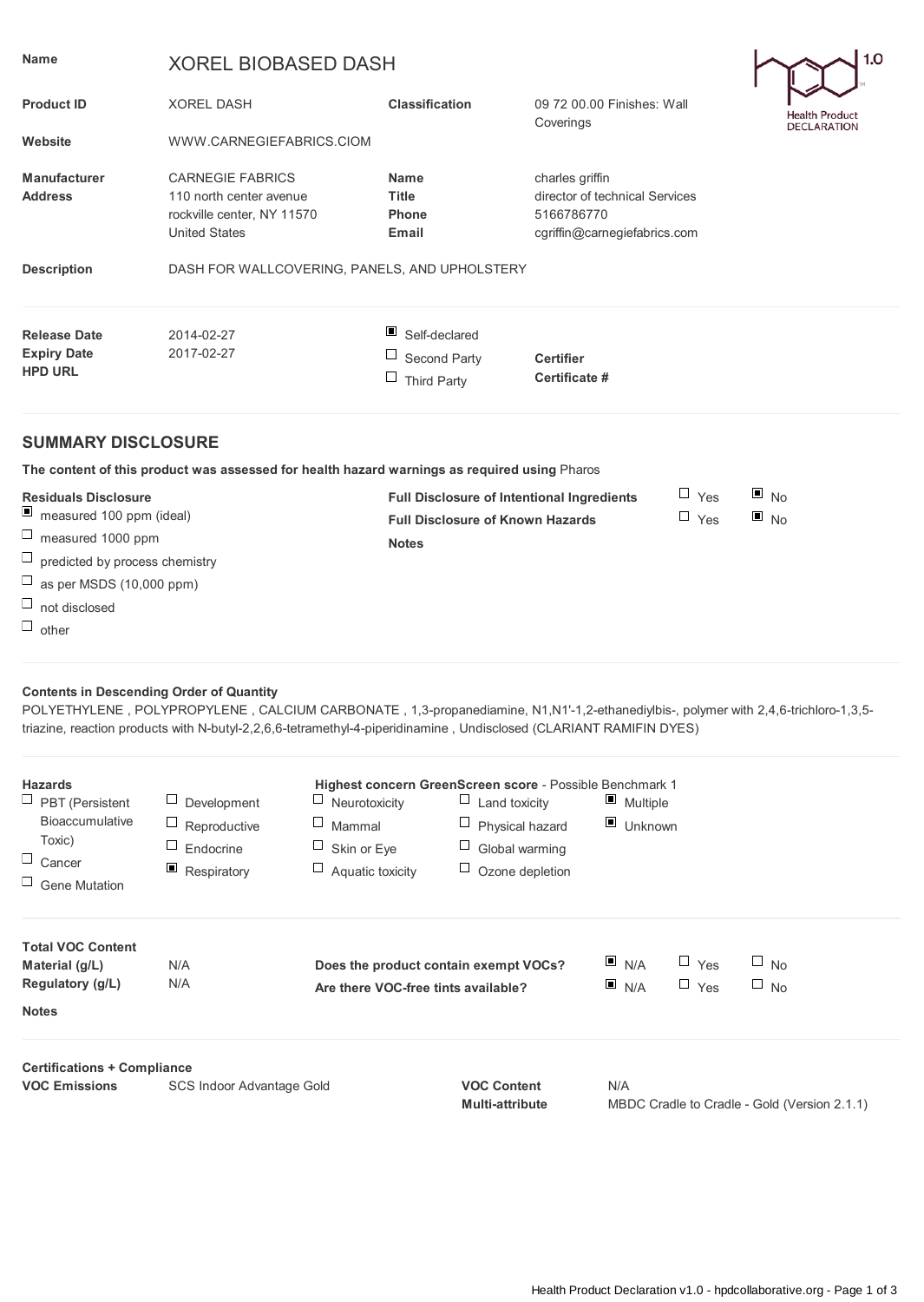The HPD Standard is solely a declaration of product content and direct health hazards associated with exposure to its individual contents. It is not a full assessment of environmental impacts from the life cycle of this product. It is not an assessment of risks associated with actual use of the product. It does not address the potential health impacts of substances used or created during manufacture that do not appear in the final product as residuals, nor substances created during combustion or other degradation processes.

This Health Product Declaration was generated following the requirements of the noted Standard version and is valid for a total of three years after date of issue or three months after a substantive change of product contents occurs. Users should verify that this Health Product Declaration is compliant with the most current version of the HPD Standard. Accuracy of claims made in this Health Product Declaration is the sole responsibility of the listed manufacturer and certifier (if applicable). The HPD Collaborative does not warrant any claim made herein, explicit or implicit. The HPD Standard is an "open standard" developed and managed by the HPD Collaborative, a nonprofit organization. For more information, visit hpdcollaborative.org.

## **CONTENT IN DESCENDING ORDER OF QUANTITY**

All ingredients must be assessed for health warnings against Priority Hazard Lists, regardless of disclosure level.

Priority Hazard Lists and information on the GreenScreen Benchmarks can be found at www.hpdcollaborative.org/hazardlists.

GS: GreenScreen Benchmark; RC: Recycled Content, PC: Post Consumer, PI: Post Industrial (Pre-consumer), BO: Both; Nano: comprised of nanoscale *particles or nanotechnology*

| <b>Name</b>                                                                                                                                                              | <b>CAS RN</b>                                  | $\frac{0}{0}$<br>weight | <b>GS</b>      | RC           | <b>Nano</b>                                                                             | Role                                  |
|--------------------------------------------------------------------------------------------------------------------------------------------------------------------------|------------------------------------------------|-------------------------|----------------|--------------|-----------------------------------------------------------------------------------------|---------------------------------------|
| <b>Hazard</b>                                                                                                                                                            | Warnings                                       |                         |                |              |                                                                                         | <b>Notes</b>                          |
| <b>POLYETHYLENE</b>                                                                                                                                                      | 9002-88-<br>$\overline{4}$                     | 91.5%                   | $\cup$         | N            | $\mathsf{N}$                                                                            | <b>BASE YARN</b>                      |
| None found                                                                                                                                                               | No warnings found on HPD Priority lists        |                         |                |              |                                                                                         | Contains 65% Bio<br>PE in the content |
| 9003-07-<br>$5\%$<br>$\cup$<br><b>POLYPROPYLENE</b><br>N<br>$\Omega$                                                                                                     |                                                |                         |                |              | N                                                                                       | <b>BASE YARN</b>                      |
| <b>RESPIRATORY</b>                                                                                                                                                       | AOEC: Asthmagen (ARs) - sensitizer-<br>induced |                         |                |              |                                                                                         |                                       |
| <b>CALCIUM CARBONATE</b>                                                                                                                                                 | 471-34-1                                       | $1\%$                   | U              | $\mathsf{N}$ | $\mathsf{N}$                                                                            | <b>BINDER</b>                         |
| None found                                                                                                                                                               | No warnings found on HPD Priority lists        |                         |                |              |                                                                                         |                                       |
| 1,3-propanediamine, N1, N1'-1,2-ethanediylbis-, polymer with 2,4,6-trichloro-<br>1,3,5-triazine, reaction products with N-butyl-2,2,6,6-tetramethyl-4-<br>piperidinamine | 136504-<br>$96-6$                              | 0.5%                    | P <sub>1</sub> | $\mathsf{N}$ | $\mathsf{N}$                                                                            | <b>UV STABILIZER</b>                  |
| <b>MULTIPLE</b>                                                                                                                                                          | VwVwS: Class 2 Hazard to Waters                |                         |                |              |                                                                                         |                                       |
| <b>Undisclosed (CLARIANT RAMIFIN DYES)</b>                                                                                                                               | Unknown                                        | $1 - 2 \%$              |                | N            | $\mathsf{N}$                                                                            | DYE PIGMENTS TO<br>ADD COLOR          |
| Unknown                                                                                                                                                                  | Not disclosed                                  |                         |                |              | Various dyes to add<br>color. Dye contain no<br>heavy metals or<br>chemicals of concern |                                       |

## **CERTIFICATIONS AND COMPLIANCE**

**Certifying Party** = First: Manufacturer's self-declaration; Second: Verification by trade association or other interested party; Third: Verification by independent certifier (ideal).

**Applicable facilities** = Manufacturing sites to which testing applies.

| Type | <b>Standard or Certification</b> |                          |             | <b>Certifier or Laboratory</b> |
|------|----------------------------------|--------------------------|-------------|--------------------------------|
|      | <b>Certifying Party</b>          | <b>Issue Date Expiry</b> | <b>Date</b> | <b>Certificate URL</b>         |